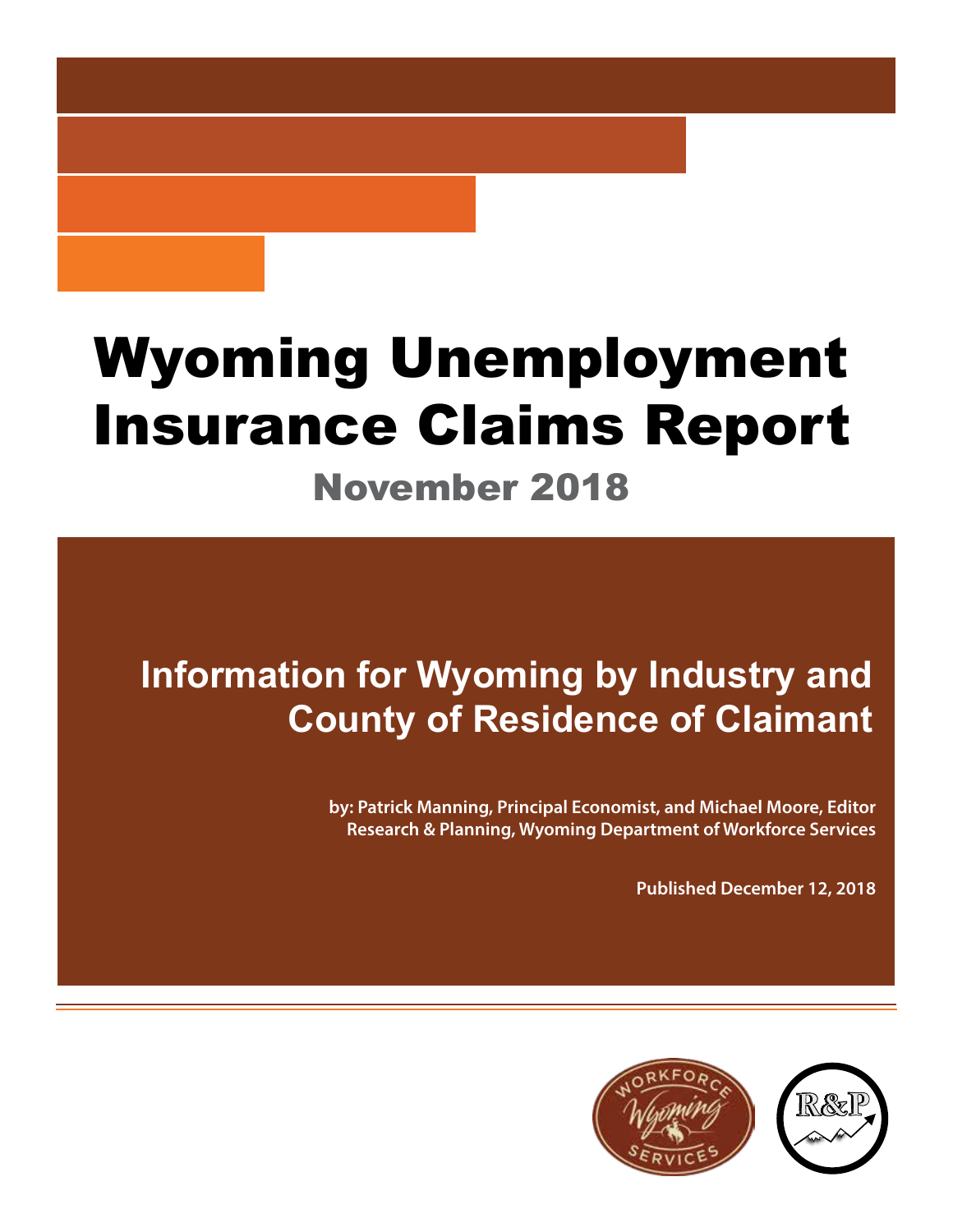## Wyoming Unemployment Insurance Claims Report, November 2018

## **Information for Wyoming by Industry and County of Residence of Claimant**

#### **Wyoming Department of Workforce Services**

John Cox, Director

#### **Research & Planning**

Tony Glover, Manager Carola Cowan, Bureau of Labor Statistics Programs Supervisor

#### **Prepared by:**

Patrick Manning, Principal Economist Michael Moore, Editor

#### **Editorial Committee:**

David Bullard, Katelynd Faler, Matthew Halama, Chris McGrath, Michael Moore, and Carol Toups

#### **Published December 12, 2018.**

©2018 by the Wyoming Department of Workforce Services, Research & Planning

#### **Department of Workforce Services Nondiscrimination Statement**

The Department of Workforce Services does not discriminate on the basis of race, color, religion, national origin, sex, age, or disability. It is our intention that all individuals seeking services from our agency be given equal opportunity and that eligibility decisions be based upon applicable statutes, rules, and regulations.

#### **Research & Planning**

P.O. Box 2760 Casper, WY 82602 Phone: (307) 473-3807 Fax: (307) 473-3834

**R&P Website:** http://doe.state.wy.us/LMI/ **Unemployment Insurance Claims:** http://doe.state.wy.us/LMI/ui.htm **URL for this report:** http://doe.state.wy.us/LMI/UI/UI\_Claims\_1118.pdf

**"Your Source for Wyoming Labor Market Information"**

#### **Who We Are**

Research & Planning (R&P) functions as an exclusively statistical entity within the Wyoming Department of Workforce Services. R&P collects, analyzes, and publishes timely and accurate labor market information (LMI) meeting established

statistical standards. We work to make the labor market more efficient by providing the public and the public's representatives with the information needed for evidencebased, informed decision making.

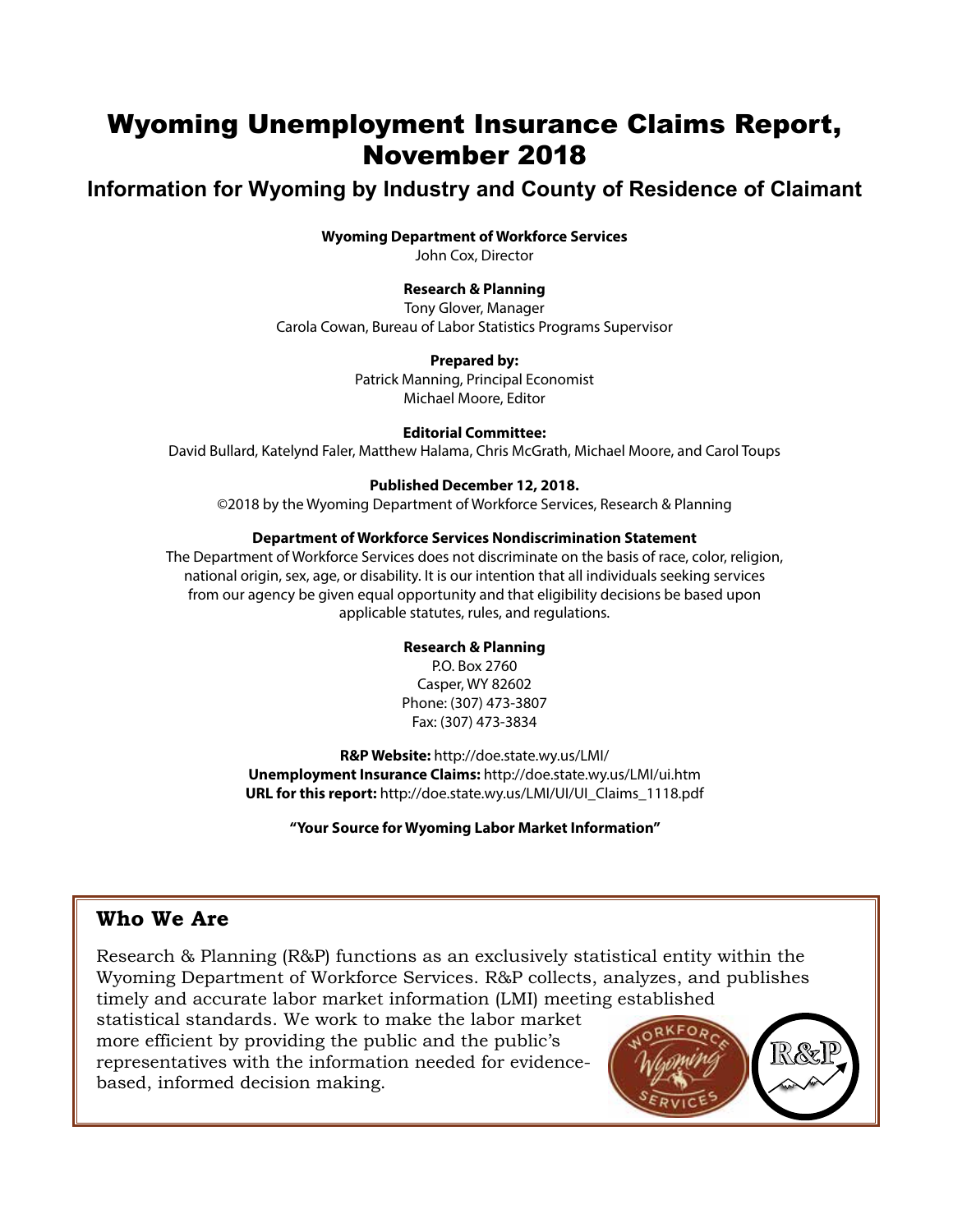**Wyoming Unemployment Insurance Claims Report, November 2018**

## **Initial and Continued Claims Continue to Decline**

*by: Patrick Manning, Principal Economist, and Michael Moore, Editor*

The total number of initial Unemploy-<br>ment Insurance (UI) claims in<br>Wyoming has decreased from prior-<br>vear levels during each month since ment Insurance (UI) claims in Wyoming has decreased from prioryear levels during each month since September 2016. The number of continued weeks claimed has decreased from prioryear levels during each month since November 2016.

#### **Initial Claims**

There were 1,953 initial UI claims in November 2018, compared to 2,747 in November 2017 (-794, or -28.9%).

Initial claims decreased over the year in all industry sectors, with the largest decreases found in leisure & hospitality (-217, or -37.9%).

At the county level, the largest decreases were seen in Natrona (-140, or -35.4%) and Teton (-127, or -51.0%) counties. The number of initial claims by out-of-state residents declined by 185, or -31.5%. Over-the-year increases were seen in Big Horn (11, or 27.8%), Carbon (7, or 19.3%), Washakie (6, or 25.0%), and Hot Springs (1, or 5.8%) counties.

#### **Continued Claims**

There were 3,343 unique claimants with continued claims, down from 3,528 in November 2017 (-185, or -5.2%). Continued weeks claimed decreased from 13,675 to 10,599 (-3,076, or -22.5%).

Most industry sectors experienced an over-the-year decrease in continued weeks claimed, with the exception of information (49, or 53.3%).

Sublette County was the only county with an increase in continued weeks claimed (27, or 29.8%).



**Figure 1: Total Number of New Initial Unemployment Insurance Claims for Wyoming by Year and Month, January 2009 to November 2018**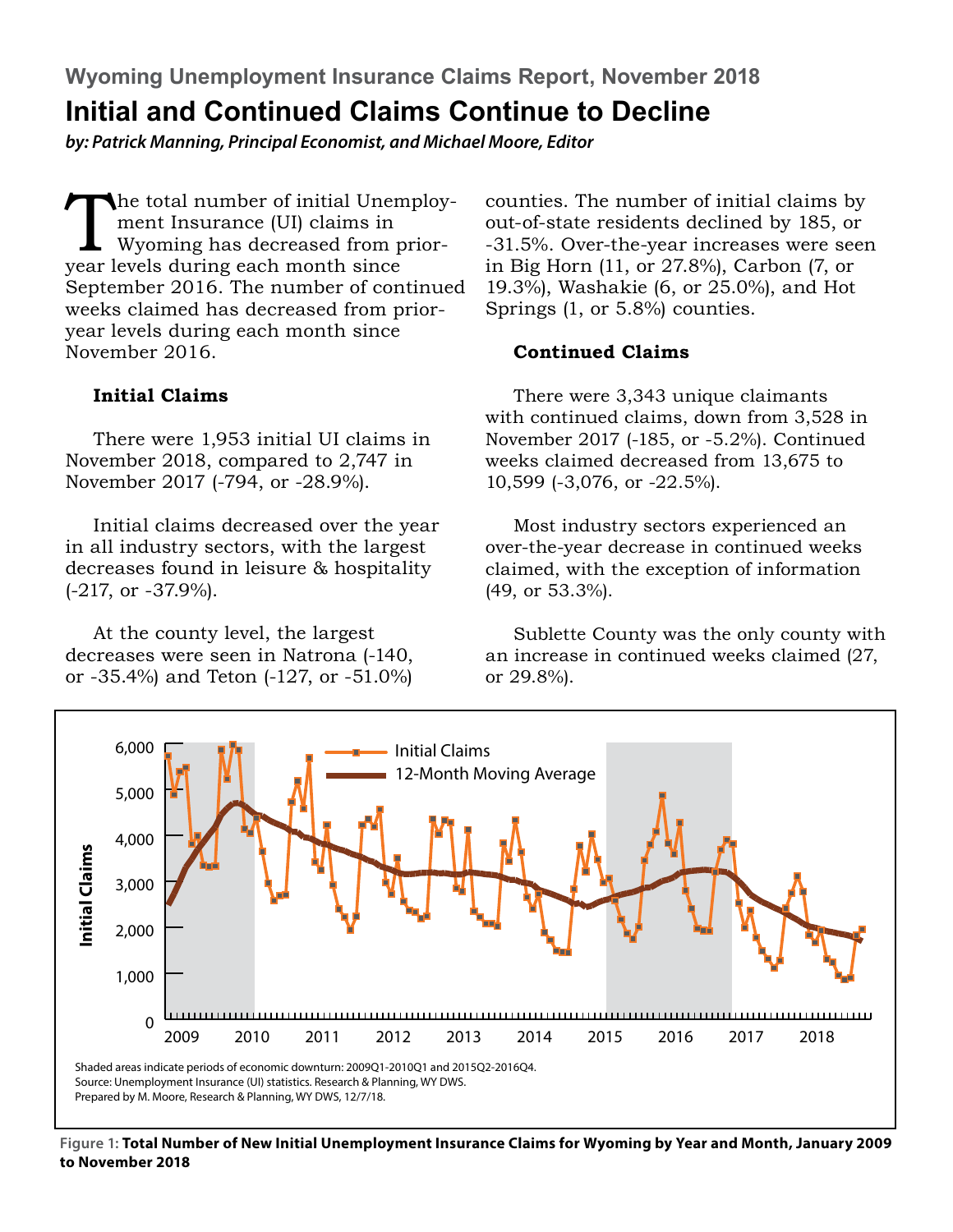|                                                                            |                |                                 |                 | Percent Change<br><b>Claims Filed</b> |                         | <b>Difference</b> |
|----------------------------------------------------------------------------|----------------|---------------------------------|-----------------|---------------------------------------|-------------------------|-------------------|
| <b>Wyoming Statewide</b>                                                   | <b>Nov-18</b>  | <b>Claims Filed</b><br>$Oct-18$ | Nov-17          | Nov-18<br>Oct-18                      | Nov-18<br><b>Nov-17</b> | Nov-18<br>Nov-17  |
| <b>Total Claims Filed</b>                                                  | 1,953          | 1,824                           | 2,747           | 7.1                                   | $-28.9$                 | $-794$            |
| <b>Goods-Producing</b>                                                     | 789            | 458                             | 936             | 72.3                                  | $-15.7$                 | $-147$            |
| Natural Resources and Mining (11,21)                                       | 90             | 86                              | 124             | 4.7                                   | $-27.4$                 | $-34$             |
| Mining $(21)$                                                              | 60             | 71                              | 88              | $-15.5$                               | $-31.8$                 | $-28$             |
| Oil & Gas Extraction (211)                                                 | $\overline{7}$ | 3                               | 6               | 133.3                                 | 16.7                    | $\mathbf{1}$      |
| Construction (23)                                                          | 649            | 330                             | 730             | 96.7                                  | $-11.1$                 | $-81$             |
| Manufacturing (31 - 33)                                                    | 48             | 40                              | 81              | 20.0                                  | $-40.7$                 | $-33$             |
| <b>Service-Providing</b>                                                   | 837            | 1,149                           | 1,266           | $-27.2$                               | $-33.9$                 | $-429$            |
| Trade, Transportation, and Utilities (22,42,44-45,48-49)                   | 173            | 196                             | 288             | $-11.7$                               | $-39.9$                 | $-115$            |
| Wholesale Trade (42)                                                       | 20             | 30                              | 44              | $-33.3$                               | $-54.5$                 | $-24$             |
| Retail Trade (44 - 45)                                                     | 94<br>59       | 85<br>81                        | 163<br>81       | 10.6<br>$-27.2$                       | $-42.3$<br>$-27.2$      | -69<br>$-22$      |
| Transportation, Warehousing and Utilities (22,48 - 49)<br>Information (51) | 6              | 9                               | 12              | $-33.3$                               | $-50.0$                 | -6                |
| Financial Activities (52, 53)                                              | 26             | 21                              | 40              | 23.8                                  | $-35.0$                 | $-14$             |
| Professional and Business Services (54 - 56)                               | 205            | 149                             | 230             | 37.6                                  | $-10.9$                 | $-25$             |
| Educational and Health Services (61 - 62)                                  | 43             | 64                              | 75              | $-32.8$                               | $-42.7$                 | $-32$             |
| Leisure and Hospitality (71 - 72)                                          | 355            | 672                             | 572             | $-47.2$                               | $-37.9$                 | $-217$            |
| Other Services, except Public Admin. (81)                                  | 24             | 30                              | 42              | $-20.0$                               | $-42.9$                 | $-18$             |
| <b>Government</b>                                                          | 100            | 84                              | 304             | 19.0                                  | $-67.1$                 | $-204$            |
| <b>Federal Government</b>                                                  | 40             | 15                              | 214             | 166.7                                 | $-81.3$                 | $-174$            |
| <b>State Government</b>                                                    | 5              | 10                              | 12              | $-50.0$                               | $-58.3$                 | $-7$              |
| <b>Local Government</b>                                                    | 55             | 58                              | 77              | $-5.2$                                | $-28.6$                 | $-22$             |
| <b>Local Education</b>                                                     | 12             | 17                              | 13              | $-29.4$                               | $-7.7$                  | $-1$              |
| <b>Unclassified</b>                                                        | 226            | 131                             | 240             | 72.5                                  | $-5.8$                  | $-14$             |
| <b>Laramie County (Place of Residence)</b>                                 |                |                                 |                 |                                       |                         |                   |
| <b>Total Claims Filed</b>                                                  | 276            | 193                             | 290             | 43.0                                  | $-4.8$                  | $-14$             |
| <b>Goods-Producing</b>                                                     | 149            | 69                              | 122             | 115.9                                 | 22.1                    | 27                |
| Construction                                                               | 139            | 57                              | 115             | 143.9                                 | 20.9                    | 24                |
| <b>Service-Providing</b>                                                   | 90             | 107                             | 139             | $-15.9$                               | $-35.3$                 | $-49$             |
| Trade, Transportation, and Utilities (22,42,44-45,48-49)                   | 21             | 27                              | 52              | $-22.2$                               | $-59.6$                 | $-31$             |
| Financial Activities (52, 53)                                              | $\overline{c}$ | 3                               | 9               | $-33.3$                               | $-77.8$                 | $-7$              |
| Professional and Business Services (54 - 56)                               | 37             | 45                              | 30              | $-17.8$                               | 23.3                    | $\overline{7}$    |
| Educational and Health Services (61 - 62)                                  | 8              | 6                               | 15              | 33.3                                  | $-46.7$                 | $-7$<br>$-5$      |
| Leisure and Hospitality (71 - 72)<br><b>Government</b>                     | 14<br>5        | 16<br>7                         | 19<br>15        | $-12.5$<br>$-28.6$                    | $-26.3$<br>$-66.7$      | $-10$             |
| <b>Unclassified</b>                                                        | 30             | 9                               | 12              | 233.3                                 | 150.0                   | 18                |
| <b>Natrona County (Place of Residence)</b>                                 |                |                                 |                 |                                       |                         |                   |
| <b>Total Claims Filed</b>                                                  | 254            | 202                             | 394             | 25.7                                  | $-35.5$                 | $-140$            |
| <b>Goods-Producing</b>                                                     | 119            | 92                              | 204             | 29.3                                  | $-41.7$                 | -85               |
| Construction                                                               | 102            | 70                              | 155             | 45.7                                  | $-34.2$                 | $-53$             |
| <b>Service-Providing</b>                                                   | 116            | 95                              | 172             | 22.1                                  | $-32.6$                 | $-56$             |
| Trade, Transportation, and Utilities (22,42,44-45,48-49)                   | 37             | 32                              | 51              | 15.6                                  | $-27.5$                 | $-14$             |
| Financial Activities (52, 53)                                              | 3              | $\overline{7}$                  | 6               | $-57.1$                               | $-50.0$                 | $-3$              |
| Professional and Business Services (54 - 56)                               | 35             | 13                              | 49              | 169.2                                 | $-28.6$                 | $-14$             |
| Educational and Health Services (61 - 62)                                  | 11             | 13                              | 15              | $-15.4$                               | $-26.7$                 | $-4$              |
| Leisure and Hospitality (71 - 72)                                          | 26             | 22                              | 40              | 18.2                                  | $-35.0$                 | $-14$             |
| <b>Government</b>                                                          | 5              | 6                               | $6\phantom{1}6$ | $-16.7$                               | $-16.7$                 | $-1$              |
| <b>Unclassified</b>                                                        | 12             | 8                               | 11              | 50.0                                  | 9.1                     | 1                 |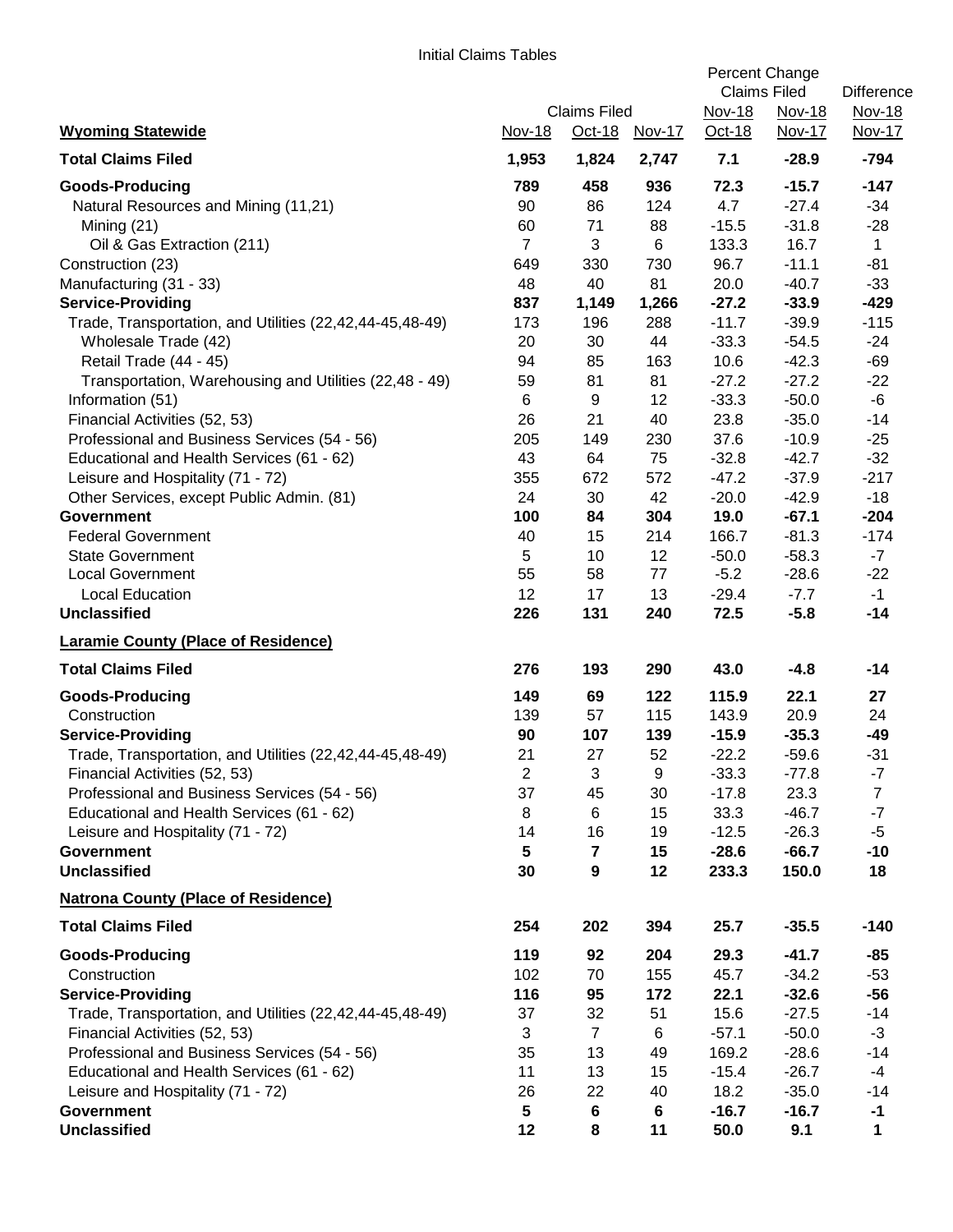### **Initial Unemployment Insurance Claims by Major Industry, November 2018**



#### **Initial Unemployment Insurance Claims by County of Residence, November 2018**



Source: Research & Planning, Wyoming Department of Workforce Services. Retrieved from http://doe.state.wy.us/LMI/ui.htm.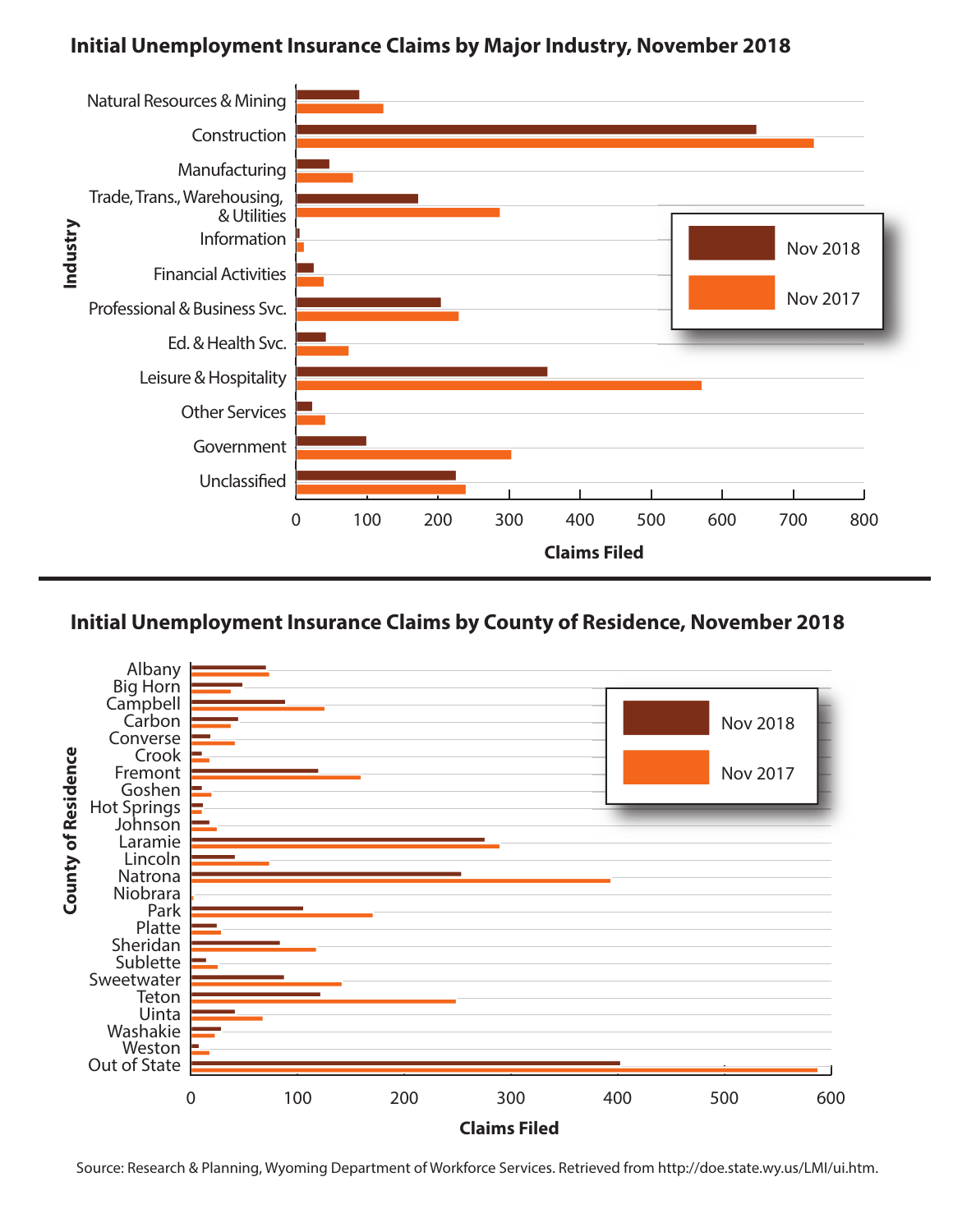#### Continued Weeks Claimed Tables

|                                                          |        |                               |        | Percent Change Claims |               | <b>Difference</b>       |
|----------------------------------------------------------|--------|-------------------------------|--------|-----------------------|---------------|-------------------------|
| <b>Wyoming Statewide</b>                                 |        | <b>Claims Filed</b><br>Oct-18 |        | <b>Nov-18</b>         | Nov-18        | Nov-18<br><b>Nov-17</b> |
|                                                          | Nov-18 |                               | Nov-17 | Oct-18                | <b>Nov-17</b> |                         |
| <b>Total Continued Weeks Claimed</b>                     | 10,599 | 6,932                         | 13,675 | 52.9                  | $-22.5$       | $-3,076$                |
| <b>Total Unique Claimants</b>                            | 3,343  | 2,054                         | 3,528  | 62.8                  | $-5.2$        | -185                    |
| <b>Benefit Exhaustions</b>                               | 377    | 189                           | 219    | 99.5                  | 72.1          | 158                     |
| <b>Benefit Exhaustion Rates</b>                          | 11.3%  | 9.2%                          | 6.2%   | 2.1%                  | 5.1%          |                         |
| <b>Goods-Producing</b>                                   | 2,311  | 1,564                         | 2,799  | 47.8                  | $-17.4$       | -488                    |
| Natural Resources and Mining (11,21)                     | 508    | 397                           | 540    | 28.0                  | $-5.9$        | $-32$                   |
| Mining $(21)$                                            | 401    | 337                           | 432    | 19.0                  | $-7.2$        | $-31$                   |
| Oil & Gas Extraction (211)                               | 59     | 42                            | 69     | 40.5                  | $-14.5$       | $-10$                   |
| Construction (23)                                        | 1,549  | 980                           | 1,943  | 58.1                  | $-20.3$       | $-394$                  |
| Manufacturing (31 - 33)                                  | 253    | 186                           | 316    | 36.0                  | $-19.9$       | $-63$                   |
| <b>Service-Providing</b>                                 | 6,542  | 4,201                         | 8,226  | 55.7                  | $-20.5$       | $-1,684$                |
| Trade, Transportation, and Utilities (22,42,44-45,48-49) | 1,238  | 1,071                         | 1,955  | 15.6                  | $-36.7$       | $-717$                  |
| Wholesale Trade (42)                                     | 197    | 192                           | 268    | 2.6                   | $-26.5$       | $-71$                   |
| Retail Trade (44 - 45)                                   | 612    | 575                           | 1,182  | 6.4                   | $-48.2$       | $-570$                  |
| Transportation, Warehousing and Utilities (22,48 - 49)   | 429    | 304                           | 505    | 41.1                  | $-15.0$       | $-76$                   |
|                                                          |        |                               | 92     | $-4.1$                | 53.3          | 49                      |
| Information (51)                                         | 141    | 147                           | 392    | $-1.5$                | $-34.7$       |                         |
| Financial Activities (52, 53)                            | 256    | 260                           |        | 38.4                  | $-21.9$       | -136                    |
| Professional and Business Services (54 - 56)             | 854    | 617                           | 1,093  |                       |               | $-239$                  |
| Educational and Health Services (61 - 62)                | 554    | 597                           | 837    | $-7.2$                | $-33.8$       | $-283$                  |
| Leisure and Hospitality (71 - 72)                        | 3,333  | 1,317                         | 3,589  | 153.1                 | $-7.1$        | $-256$                  |
| Other Services, except Public Admin. (81)                | 160    | 186                           | 262    | $-14.0$               | $-38.9$       | $-102$                  |
| Government                                               | 1,013  | 657                           | 1,609  | 54.2                  | $-37.0$       | $-596$                  |
| <b>Federal Government</b>                                | 449    | 145                           | 723    | 209.7                 | $-37.9$       | $-274$                  |
| <b>State Government</b>                                  | 88     | 110                           | 195    | $-20.0$               | $-54.9$       | $-107$                  |
| Local Government                                         | 475    | 400                           | 690    | 18.8                  | $-31.2$       | $-215$                  |
| Local Education                                          | 158    | 124                           | 198    | 27.4                  | $-20.2$       | -40                     |
| <b>Unclassified</b>                                      | 732    | 508                           | 1,039  | 44.1                  | $-29.5$       | $-307$                  |
| <b>Laramie County (Place of Residence)</b>               |        |                               |        |                       |               |                         |
| <b>Total Continued Weeks Claimed</b>                     | 1,112  | 919                           | 1,496  | 21.0                  | $-25.7$       | -384                    |
| <b>Total Unique Claimants</b>                            | 371    | 263                           | 381    | 41.1                  | $-2.6$        | -10                     |
| Goods-Producing                                          | 331    | 153                           | 372    | 116.3                 | $-11.0$       | $-41$                   |
| Construction                                             | 286    | 121                           | 309    | 136.4                 | $-7.4$        | $-23$                   |
| <b>Service-Providing</b>                                 | 665    | 659                           | 911    | 0.9                   | $-27.0$       | -246                    |
| Trade, Transportation, and Utilities (22,42,44-45,48-49) | 175    | 206                           | 262    | $-15.0$               | $-33.2$       | $-87$                   |
| Financial Activities (52, 53)                            | 58     | 41                            | 99     | 41.5                  | $-41.4$       | -41                     |
| Professional and Business Services (54 - 56)             | 181    | 174                           | 227    | 4.0                   | $-20.3$       | -46                     |
| Educational and Health Services (61 - 62)                | 87     | 98                            | 164    | $-11.2$               | $-47.0$       | $-77$                   |
| Leisure and Hospitality (71 - 72)                        | 84     | 61                            | 99     | 37.7                  | $-15.2$       | $-15$                   |
| <b>Government</b>                                        | 61     | 72                            | 161    | $-15.3$               | $-62.1$       | $-100$                  |
| <b>Unclassified</b>                                      | 54     | 33                            | 51     | 63.6                  | 5.9           | 3                       |
| <b>Natrona County (Place of Residence)</b>               |        |                               |        |                       |               |                         |
| <b>Total Continued Weeks Claimed</b>                     | 1,159  | 1,036                         | 1,778  | 11.9                  | -34.8         | -619                    |
| <b>Total Unique Claimants</b>                            | 382    | 302                           | 483    | 26.5                  | $-20.9$       | $-101$                  |
| Goods-Producing                                          | 312    | 260                           | 520    | 20.0                  | $-40.0$       | -208                    |
| Construction                                             | 220    | 174                           | 381    | 26.4                  | $-42.3$       | $-161$                  |
| <b>Service-Providing</b>                                 | 778    | 725                           | 1,105  | 7.3                   | $-29.6$       | $-327$                  |
| Trade, Transportation, and Utilities (22,42,44-45,48-49) | 234    | 202                           | 421    | 15.8                  | $-44.4$       | $-187$                  |
| Financial Activities (52, 53)                            | 63     | 66                            | 68     | $-4.5$                | $-7.4$        | -5                      |
| Professional and Business Services (54 - 56)             | 100    | 74                            | 174    | 35.1                  | $-42.5$       | $-74$                   |
| Educational and Health Services (61 - 62)                | 137    | 168                           | 209    | $-18.5$               | $-34.4$       | $-72$                   |
| Leisure and Hospitality (71 - 72)                        | 219    | 143                           | 208    | 53.1                  | 5.3           | 11                      |
| Government                                               | 21     | 14                            | 100    | 50.0                  | $-79.0$       | $-79$                   |
| <b>Unclassified</b>                                      | 46     | 35                            | 51     | 31.4                  | $-9.8$        | $-5$                    |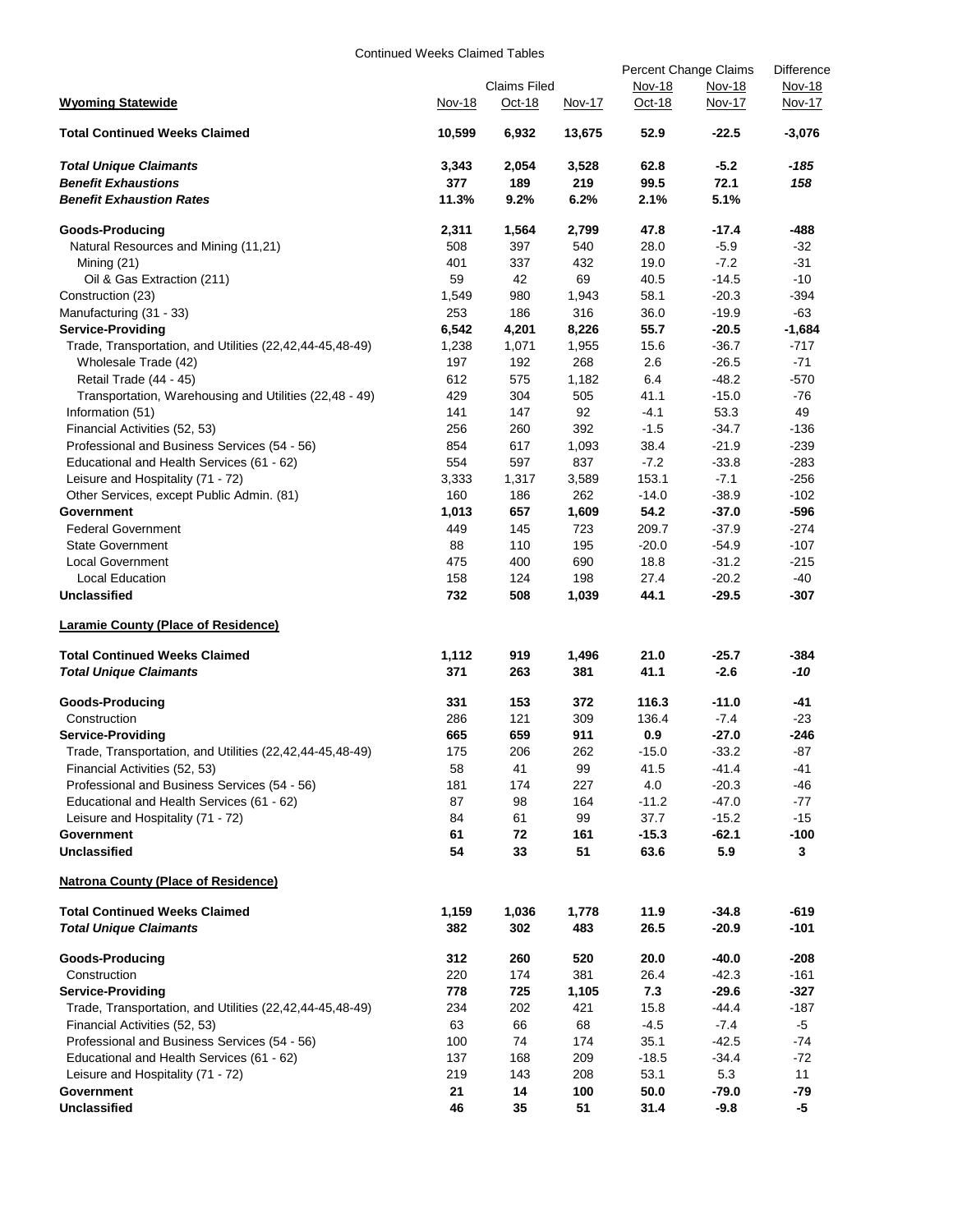#### **Continued Unemployment Insurance Claims by Major Industry, November 2018**





Source: Research & Planning, Wyoming Department of Workforce Services. Retrieved from http://doe.state.wy.us/LMI/ui.htm.